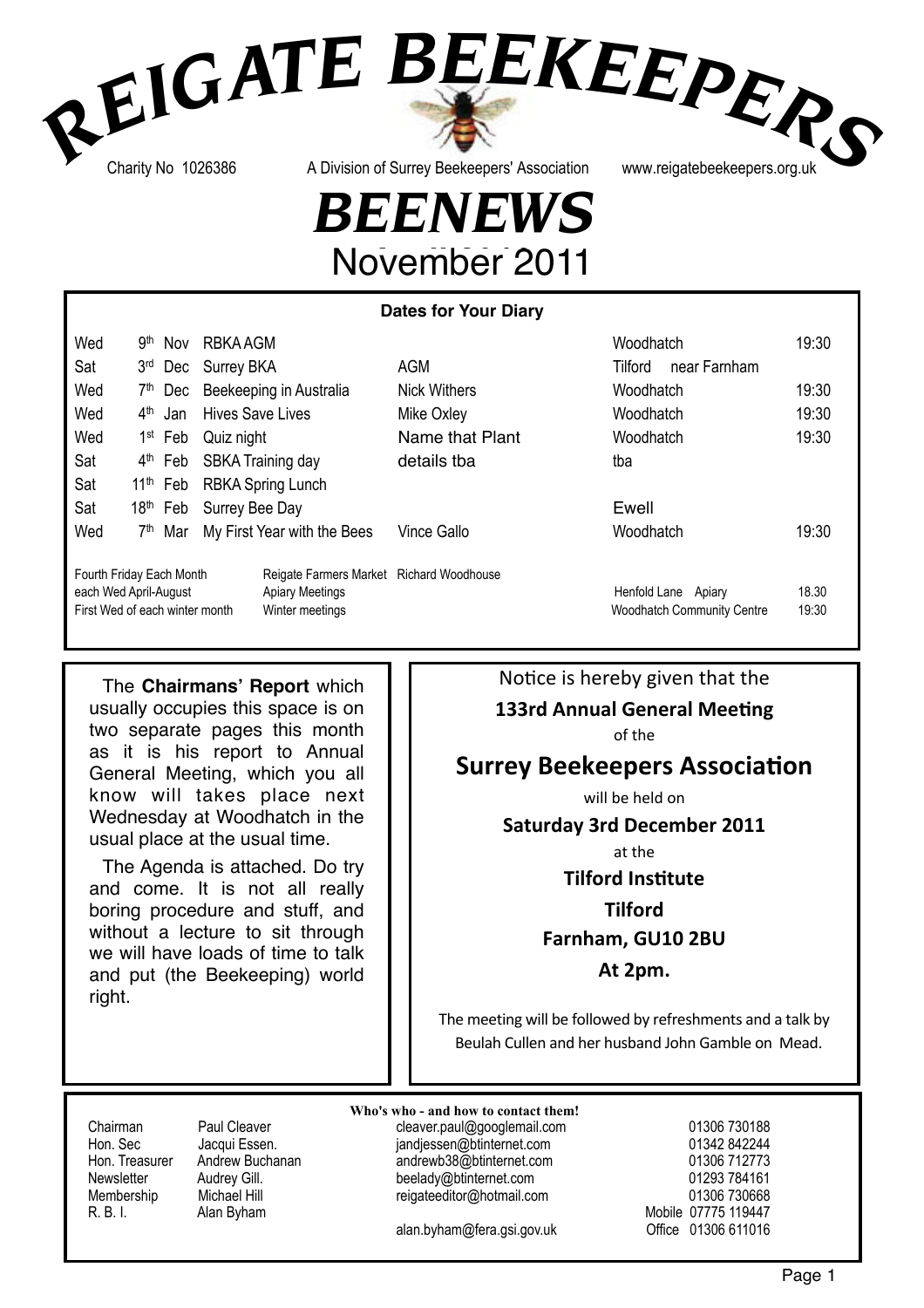#### **Beenews**

Some time ago I put out a request for volunteers to help with compiling this Beenews. I am delighted to tell you that there were two such volunteers both champing at the bit to put pen to paper-so to speak.

They are Richard Bradfield and Graham Pooley. They both have experience in these matters and know at which end of the computer the On/Off switch is found and are therefore experts!

So, with luck they will jointly be producing the Beenews from now on.

The current plan is for Richard to gather together the contributions and Graham will put the articles together to produce the finished item.Since as membership sec I have everyones email addresses I shall still be looking after the distribution.

In future items should be sent to Richard at *richard.d.bradfield@btinternet.com*  and Graham can be contacted at *grahampooley@aol.com*

I thank them both for offering to take this on and look forward to a new improved version of Beenews in the future.

*Mike Hill*

#### **Subscriptions**

Thanks again to all who have sent in their subs.

At present about 120 members have responded, which a few years ago would have been about 130%. However after last years' bumper season 120 is only just over half. Which means about 100 of you are running the risk of losing Beecraft after December and BBKA News shortly after.

If you don't like using the post or writing cheques, bring your wallet to the AGM and I will relieve you of your Christmas bonus a month early.

*Mike Hill*

#### **Honey Show 2011**

The last minute changes to the Honey Show this year were quite definitely an improvement. The anticipated difficulties with access proved groundless as did the perceived out of the way location.

There was a continuous stream of visitors keeping the band of volunteer stewards busy all day.

There were 127 entries from 28 members covering 20 classes. This was enough to enable the 'Blue Ribbon' to be awarded for the best entry in the show. This was won this year by Celia Perry for her Mead and she tied with Maggie Minter for the most cups (two each). Bob Maurer collected the most points and won the Reigate Cup (again) with Maggie a close second.

Well done to them; It is nice to see some fresh names among the prizes. A complete list of the results is on the back page

Congratulations and thanks to Jacqui Essen who masterminded the whole affair and thanks to all who :--provided refreshments, took in entries, brought plants to sell, sold the plants, brought tombola prizes, and sold tombola tickets, brought and sold honey and other things, paraded the streets of Reigate with smoker and veil, gave out leaflets, put up banners and bunting etc……etc.

As well selling plenty of our honey we also made several recruits, and that's what it all about. Thanks and well done everybody.

*Mike Hill*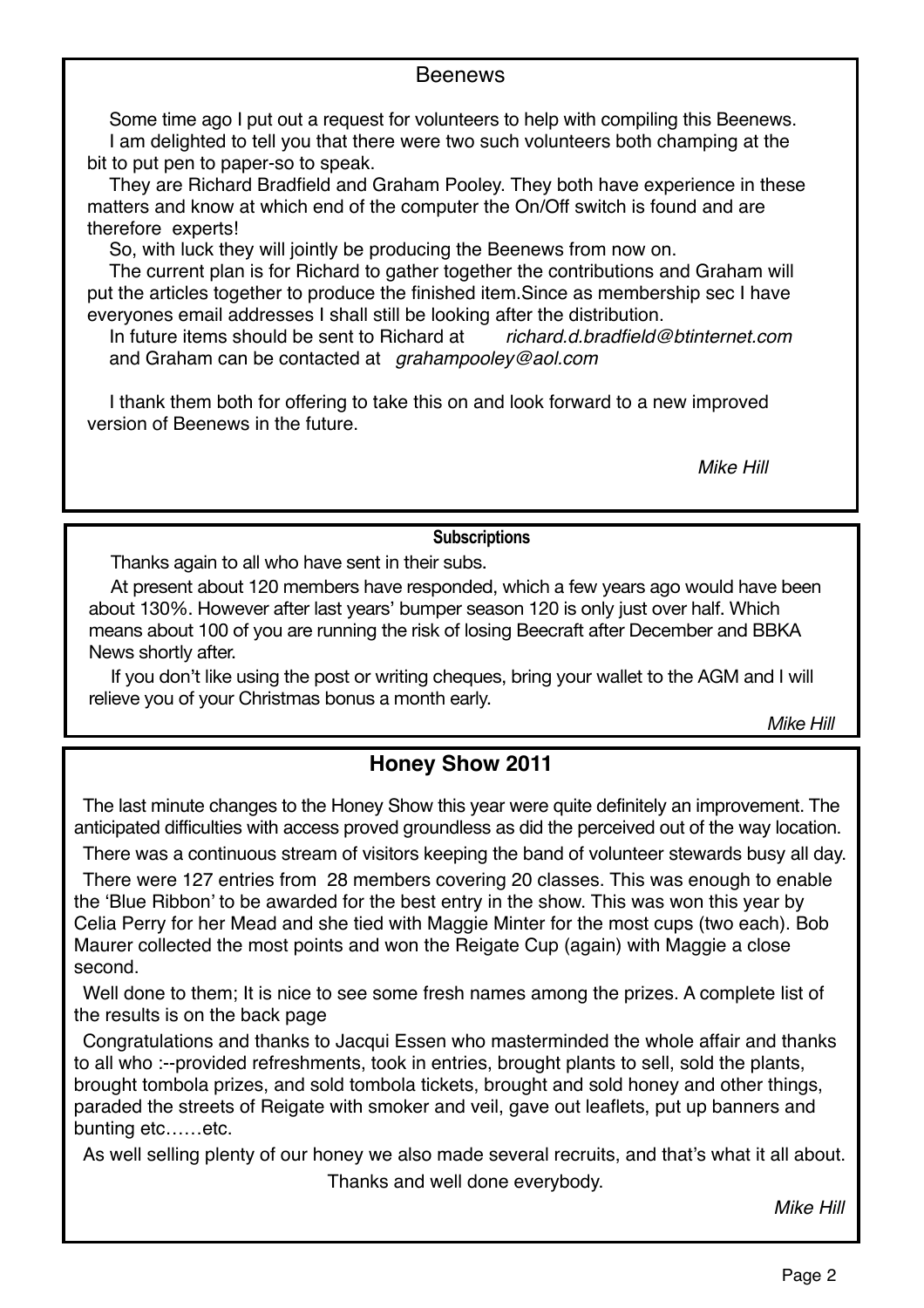#### **Tree Planting**

Our next planting work party is on Saturday 19th November from 10 am until 1 pm! Light refreshments provided.

The aim is to plant a few small hedgerows in the access track area, replace failed plants from last season's planting (not many we are pleased to say), and put climbers in beside the containers to grow up the trellis.

If you have woody perennial plants to offer (native or naturalised in Britain) bring them with you along with spade, trowel, gloves or whatever tools you wish to use.

All are welcome; there are some lighter tasks for those who prefer not to do heavy work

Queries to Pam Saunders 01372 374917

#### **MICHAEL DUGGAN**

 $4<sup>th</sup>$  November 1921 – 15<sup>th</sup> October 2011

It is with great sadness that we report the death of Michael Duggan on the 15<sup>th</sup> October this year at his daughter's home in Ireland. He was just two weeks short of his ninetieth birthday

Michael's mother was a beekeeper and inevitably he became a beekeeper too. In 1961 he joined the Committee of the Reigate BKA and in 1971 he became Chairman. When I first knew him he was already President and a very dynamic one too.

Solar wax extractors were becoming very popular at this time and when Michael realised that several members had made their own versions of these wonderful gadgets he organised a "race".

We all had to take our solar extractors up to Michael's garden on the Friday night of the designated weekend. The garden was ideal for this purpose as it faced south and had a considerable slope to it.

He set up thermocouples in each one and recorded the rate at which they warmed up and the final temperature reached.

On the Sunday we were all invited to tea with Michael and his lovely wife Phyllida.

Guess who won the race! Yes, Michael by a comfortable margin. There was a lot of 'leg pulling' over this but it really was a well deserved win and a most memorable Garden Meeting.

Michael's ashes have been buried at Redstone Cemetery, just below where we held that famous race.

Audrey Gill, 31 November 2011